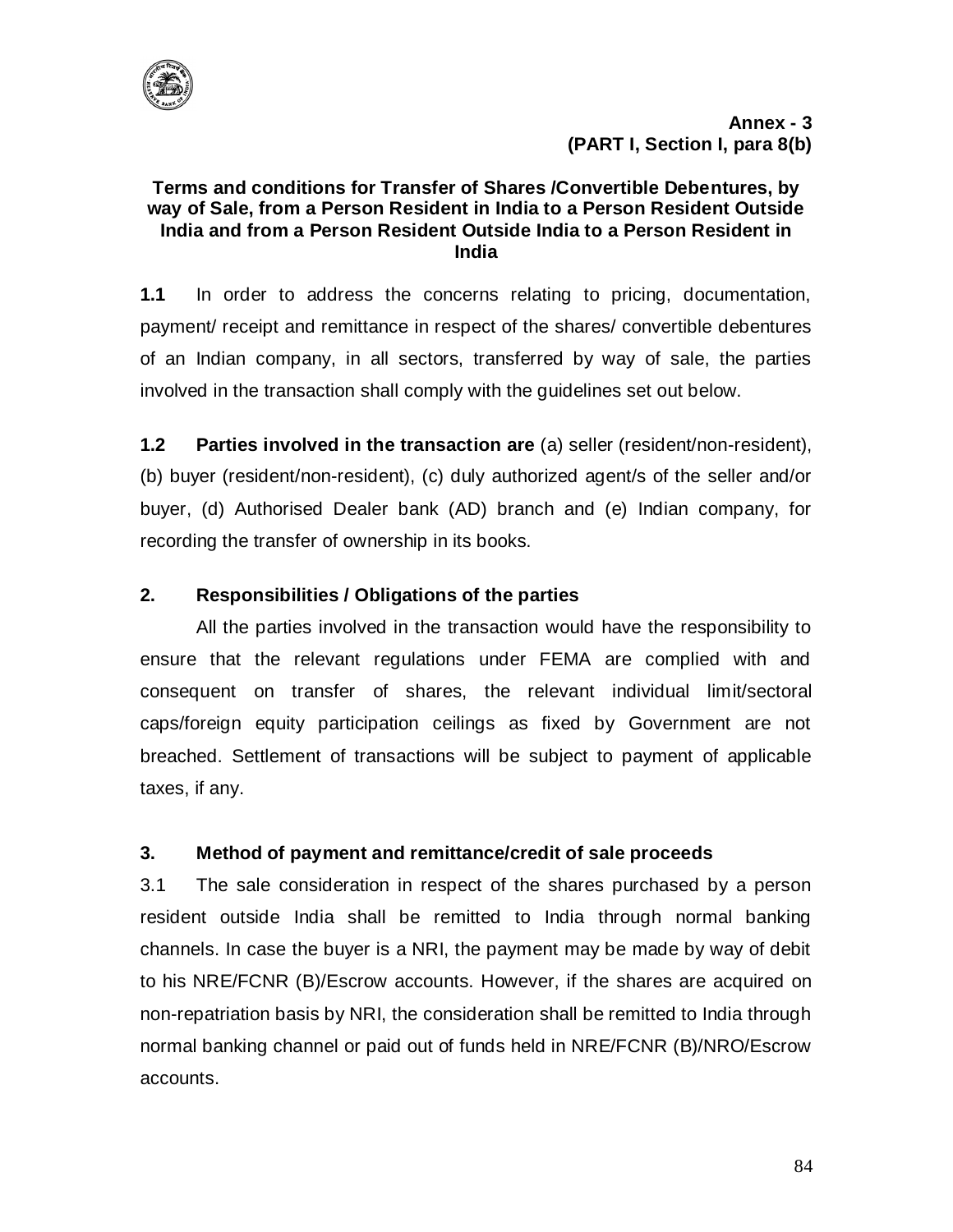

3.2. The sale proceeds of shares (net of taxes) sold by a person resident outside India may be remitted outside India. In case of FII, the sale proceeds may be credited to its special Non-Resident Rupee Account. In case of NRI, if the shares sold were held on repatriation basis, the sale proceeds (net of taxes) may be credited to his NRE /FCNR(B) accounts and if the shares sold were held on non repatriation basis, the sale proceeds may be credited to his NRO account subject to payment of taxes.

3.3 The sale proceeds of shares (net of taxes) sold by an OCB may be remitted outside India directly if the shares were held on repatriation basis and if the shares sold were held on non-repatriation basis, the sale proceeds may be credited to its NRO (Current) Account subject to payment of taxes, except in the case of OCBs whose accounts have been blocked by Reserve Bank.

#### **4. Documentation**

Besides obtaining a declaration in the enclosed Form FC-TRS (in quadruplicate), the AD branch should arrange to obtain and keep on record the following documents:

#### **4.1 For sale of shares by a person resident in India**

- i. Consent Letter duly signed by the seller and buyer or their duly appointed agent indicating the details of transfer i.e. number of shares to be transferred, the name of the investee company whose shares are being transferred and the price at which shares are being transferred. In case there is no formal Sale Agreement, letters exchanged to this effect may be kept on record.
- ii. Where Consent Letter has been signed by their duly appointed agent, the Power of Attorney Document executed by the seller/buyer authorizing the agent to purchase/sell shares.
- iii. The shareholding pattern of the investee company after the acquisition of shares by a person resident outside India showing equity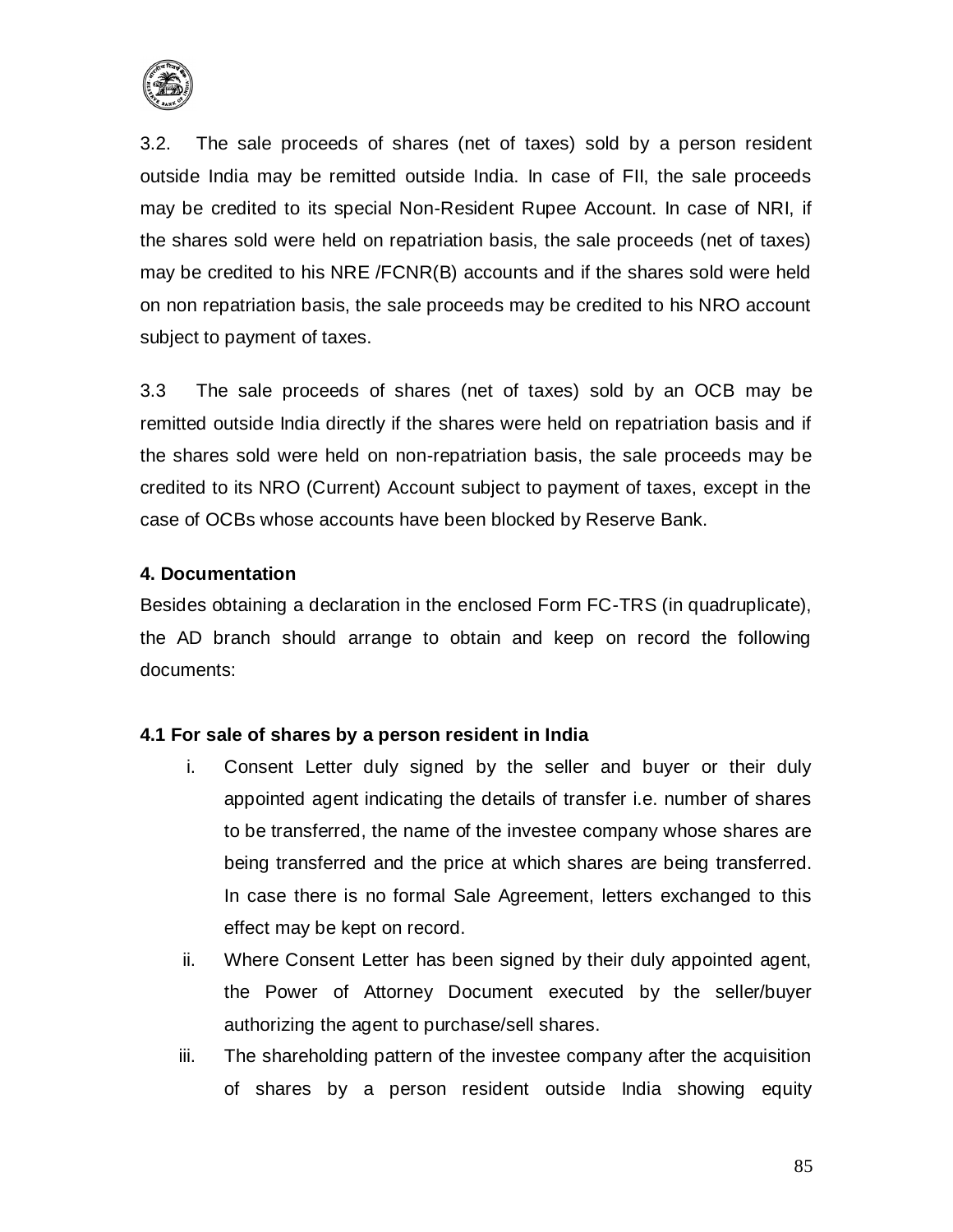

participation of residents and non-residents category-wise (i.e. NRIs/OCBs/foreign nationals/incorporated non-resident entities/FIIs) and its percentage of paid up capital obtained by the seller/buyer or their duly appointed agent from the company, where the sectoral cap/limits have been prescribed.

- iv. Certificate indicating fair value of shares from a Chartered Accountant.
- v. Copy of Broker's note if sale is made on Stock Exchange
- vi. Undertaking from the buyer to the effect that he is eligible to acquire shares/ convertible debentures under FDI policy and the existing sectoral limits and Pricing Guidelines have been complied with.
- vii. Undertaking from the FII/sub account to the effect that the individual FII/ Sub account ceiling as prescribed by SEBI has not been breached.

#### **4.2For sale of shares by a person resident outside India**

- i. Consent Letter duly signed by the seller and buyer or their duly appointed agent indicating the details of transfer i.e. number of shares to be transferred, the name of the investee company whose shares are being transferred and the price at which shares are being transferred.
- ii. Where the Consent Letter has been signed by their duly appointed agent the Power of Attorney Document authorizing the agent to purchase/sell shares by the seller/buyer. In case there is no formal Sale Agreement, letters exchanged to this effect may be kept on record.
- iii. If the sellers are NRIs/OCBs, the copies of RBI approvals evidencing the shares held by them on repatriation/non-repatriation basis. The sale proceeds shall be credited to NRE/NRO account, as applicable.
- iv. Certificate indicating fair value of shares from a Chartered Accountant.
- v. No Objection / Tax Clearance Certificate from Income Tax authority/Chartered Accountant.